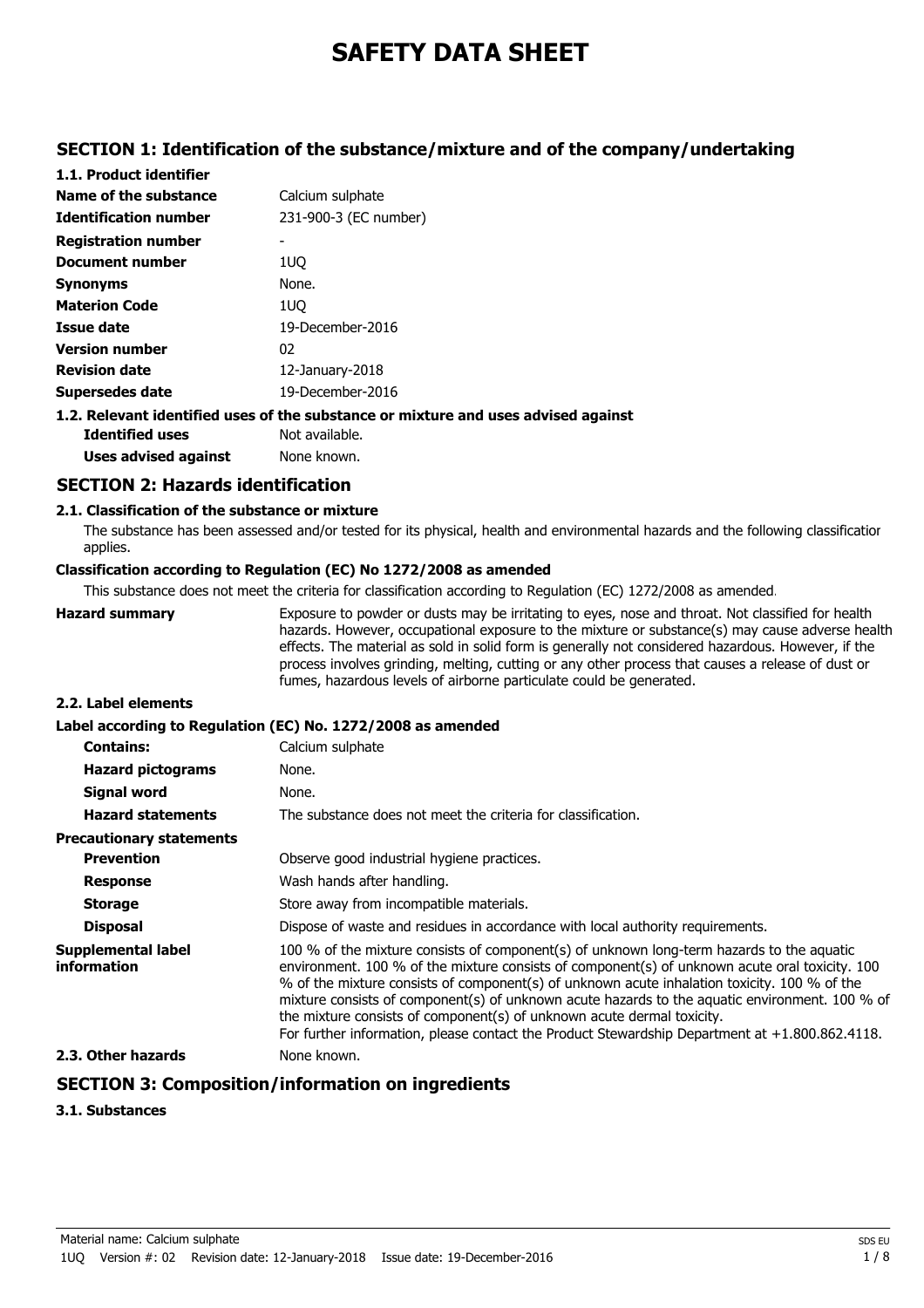| <b>General information</b>                                                                                                                                                                                                                                                                                                                                                                      |                                                                                                                                                                                     |                        |  |                                                                                                                                                                                           |  |  |              |
|-------------------------------------------------------------------------------------------------------------------------------------------------------------------------------------------------------------------------------------------------------------------------------------------------------------------------------------------------------------------------------------------------|-------------------------------------------------------------------------------------------------------------------------------------------------------------------------------------|------------------------|--|-------------------------------------------------------------------------------------------------------------------------------------------------------------------------------------------|--|--|--------------|
| <b>Chemical name</b>                                                                                                                                                                                                                                                                                                                                                                            | $\frac{1}{2}$                                                                                                                                                                       | CAS-No. / EC<br>No.    |  | <b>REACH Registration No. Index No.</b>                                                                                                                                                   |  |  | <b>Notes</b> |
| Calcium sulphate                                                                                                                                                                                                                                                                                                                                                                                | 100                                                                                                                                                                                 | 7778-18-9<br>231-900-3 |  |                                                                                                                                                                                           |  |  |              |
|                                                                                                                                                                                                                                                                                                                                                                                                 | <b>Classification: -</b>                                                                                                                                                            |                        |  |                                                                                                                                                                                           |  |  |              |
| List of abbreviations and symbols that may be used above<br>#: This substance has been assigned Union workplace exposure limit(s).<br>M: M-factor<br>PBT: persistent, bioaccumulative and toxic substance.<br>vPvB: very persistent and very bioaccumulative substance.<br>All concentrations are in percent by weight unless ingredient is a gas. Gas concentrations are in percent by volume. |                                                                                                                                                                                     |                        |  |                                                                                                                                                                                           |  |  |              |
| <b>SECTION 4: First aid measures</b>                                                                                                                                                                                                                                                                                                                                                            |                                                                                                                                                                                     |                        |  |                                                                                                                                                                                           |  |  |              |
| <b>General information</b>                                                                                                                                                                                                                                                                                                                                                                      | protect themselves.                                                                                                                                                                 |                        |  | Ensure that medical personnel are aware of the material(s) involved, and take precautions to                                                                                              |  |  |              |
| 4.1. Description of first aid measures                                                                                                                                                                                                                                                                                                                                                          |                                                                                                                                                                                     |                        |  |                                                                                                                                                                                           |  |  |              |
| <b>Inhalation</b>                                                                                                                                                                                                                                                                                                                                                                               |                                                                                                                                                                                     |                        |  | Move to fresh air. Call a physician if symptoms develop or persist.                                                                                                                       |  |  |              |
| <b>Skin contact</b><br>Eye contact                                                                                                                                                                                                                                                                                                                                                              |                                                                                                                                                                                     |                        |  | Wash off with soap and water. Get medical attention if irritation develops and persists.<br>Do not rub eyes. Rinse with water. Get medical attention if irritation develops and persists. |  |  |              |
| <b>Ingestion</b>                                                                                                                                                                                                                                                                                                                                                                                | Rinse mouth. Get medical attention if symptoms occur.                                                                                                                               |                        |  |                                                                                                                                                                                           |  |  |              |
| 4.2. Most important<br>symptoms and effects, both<br>acute and delayed                                                                                                                                                                                                                                                                                                                          | Dusts may irritate the respiratory tract, skin and eyes.                                                                                                                            |                        |  |                                                                                                                                                                                           |  |  |              |
| 4.3. Indication of any<br>immediate medical attention<br>and special treatment<br>needed                                                                                                                                                                                                                                                                                                        | Treat symptomatically.                                                                                                                                                              |                        |  |                                                                                                                                                                                           |  |  |              |
| <b>SECTION 5: Firefighting measures</b>                                                                                                                                                                                                                                                                                                                                                         |                                                                                                                                                                                     |                        |  |                                                                                                                                                                                           |  |  |              |
| <b>General fire hazards</b>                                                                                                                                                                                                                                                                                                                                                                     | No unusual fire or explosion hazards noted.                                                                                                                                         |                        |  |                                                                                                                                                                                           |  |  |              |
| 5.1. Extinguishing media<br><b>Suitable extinguishing</b><br>media                                                                                                                                                                                                                                                                                                                              | Water fog. Foam. Dry chemical powder. Carbon dioxide (CO2).                                                                                                                         |                        |  |                                                                                                                                                                                           |  |  |              |
| <b>Unsuitable extinguishing</b><br>media                                                                                                                                                                                                                                                                                                                                                        | Do not use water jet as an extinguisher, as this will spread the fire.                                                                                                              |                        |  |                                                                                                                                                                                           |  |  |              |
| 5.2. Special hazards arising<br>from the substance or<br>mixture                                                                                                                                                                                                                                                                                                                                | During fire, gases hazardous to health may be formed.                                                                                                                               |                        |  |                                                                                                                                                                                           |  |  |              |
| 5.3. Advice for firefighters<br><b>Special protective</b><br>equipment for<br>firefighters                                                                                                                                                                                                                                                                                                      | Self-contained breathing apparatus and full protective clothing must be worn in case of fire.                                                                                       |                        |  |                                                                                                                                                                                           |  |  |              |
| <b>Special firefighting</b><br>procedures                                                                                                                                                                                                                                                                                                                                                       | Use water spray to cool unopened containers.                                                                                                                                        |                        |  |                                                                                                                                                                                           |  |  |              |
| <b>Specific methods</b>                                                                                                                                                                                                                                                                                                                                                                         | Use standard firefighting procedures and consider the hazards of other involved materials.                                                                                          |                        |  |                                                                                                                                                                                           |  |  |              |
| <b>SECTION 6: Accidental release measures</b>                                                                                                                                                                                                                                                                                                                                                   |                                                                                                                                                                                     |                        |  |                                                                                                                                                                                           |  |  |              |
| For non-emergency<br>personnel                                                                                                                                                                                                                                                                                                                                                                  | 6.1. Personal precautions, protective equipment and emergency procedures<br>Keep unnecessary personnel away. Wear appropriate protective equipment and clothing during<br>clean-up. |                        |  |                                                                                                                                                                                           |  |  |              |
| For emergency<br>responders                                                                                                                                                                                                                                                                                                                                                                     | Keep unnecessary personnel away.                                                                                                                                                    |                        |  |                                                                                                                                                                                           |  |  |              |
| <b>6.2. Environmental</b><br>precautions                                                                                                                                                                                                                                                                                                                                                        | Avoid discharge into drains, water courses or onto the ground.                                                                                                                      |                        |  |                                                                                                                                                                                           |  |  |              |
| 6.3. Methods and material for<br>containment and cleaning up                                                                                                                                                                                                                                                                                                                                    | Avoid the generation of dusts during clean-up. Collect dust using a vacuum cleaner equipped with<br>HEPA filter. Stop the flow of material, if this is without risk.                |                        |  |                                                                                                                                                                                           |  |  |              |

Large Spills: Wet down with water and dike for later disposal. Shovel the material into waste container. Following product recovery, flush area with water.

Small Spills: Sweep up or vacuum up spillage and collect in suitable container for disposal.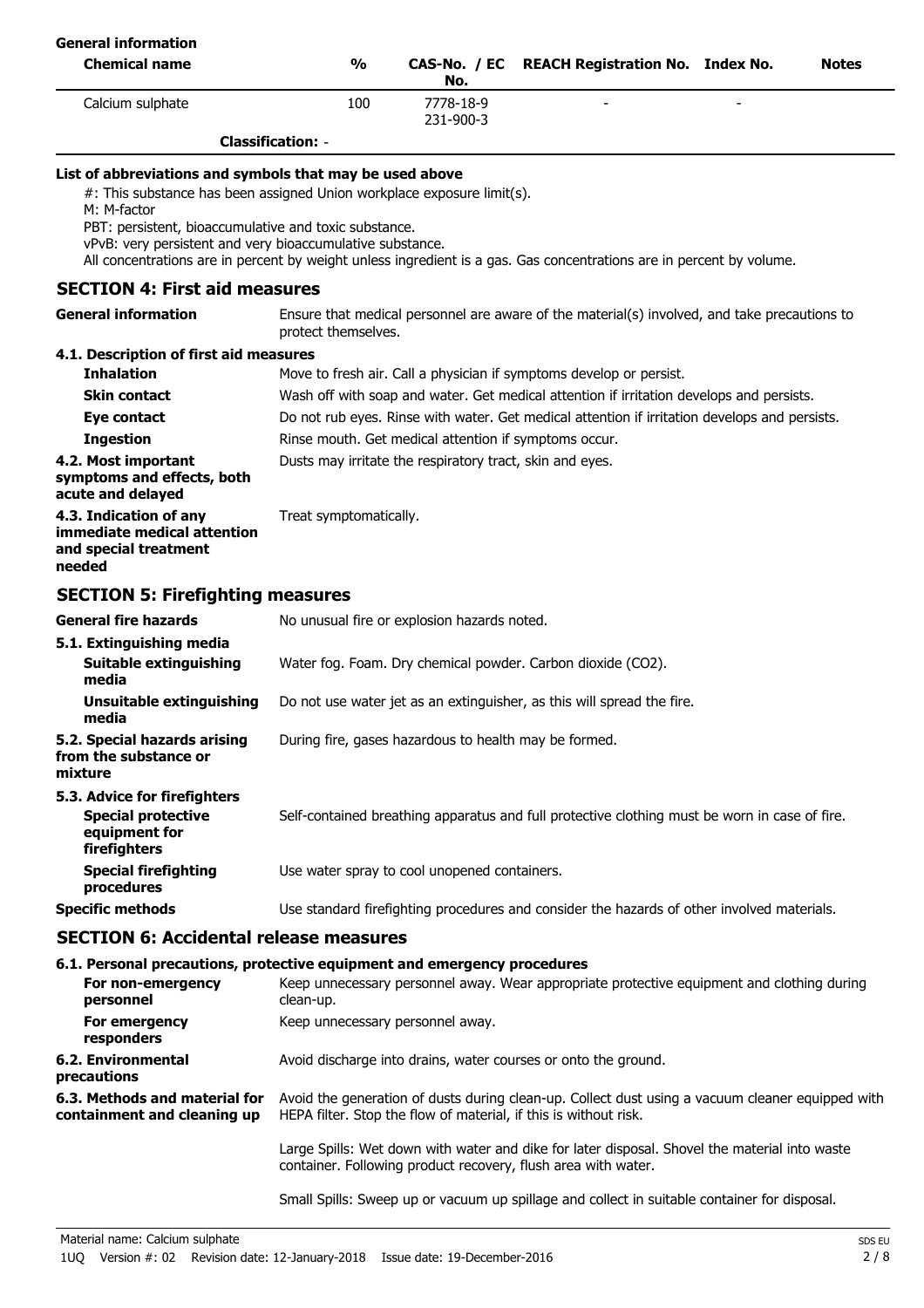# **SECTION 7: Handling and storage**

| 7.1. Precautions for safe<br>handling                                   | Minimise dust generation and accumulation. Provide appropriate exhaust ventilation at places<br>where dust is formed. Avoid prolonged exposure. Practice good housekeeping. |
|-------------------------------------------------------------------------|-----------------------------------------------------------------------------------------------------------------------------------------------------------------------------|
| 7.2. Conditions for safe<br>storage, including any<br>incompatibilities | Store in original tightly closed container. Store in a well-ventilated place.                                                                                               |
| 7.3. Specific end use(s)                                                | Not available.                                                                                                                                                              |

# **SECTION 8: Exposure controls/personal protection**

### **8.1. Control parameters**

### **Occupational exposure limits**

### **Austria. MAK List, OEL Ordinance (GwV), BGBl. II, no. 184/2001**

| <b>Material</b>                       | <b>Type</b> | <b>Value</b>      | <b>Form</b>          |
|---------------------------------------|-------------|-------------------|----------------------|
| Calcium sulphate (CAS<br>7778-18-9)   | <b>MAK</b>  | 5 mg/m $3$        | Respirable fraction. |
|                                       | <b>STEL</b> | 10 mg/m $3$       | Respirable fraction. |
| <b>Belgium. Exposure Limit Values</b> |             |                   |                      |
| <b>Material</b>                       | <b>Type</b> | <b>Value</b>      |                      |
| Calcium sulphate (CAS<br>7778-18-9)   | <b>TWA</b>  | $10 \text{ mg/m}$ |                      |

### **Bulgaria. OELs. Regulation No 13 on protection of workers against risks of exposure to chemical agents at work<br>Material Community of the Calue Material Type Value Form**

| Calcium sulphate (CAS<br>7778-18-9)                                   | <b>TWA</b>                                                                                                         | $6$ mg/m $3$     | Inhalable fraction.  |
|-----------------------------------------------------------------------|--------------------------------------------------------------------------------------------------------------------|------------------|----------------------|
|                                                                       |                                                                                                                    | $10$ mg/m $3$    |                      |
| <b>Czech Republic. OELs. Government Decree 361</b><br><b>Material</b> | <b>Type</b>                                                                                                        | <b>Value</b>     | Form                 |
| Calcium sulphate (CAS<br>7778-18-9)                                   | <b>TWA</b>                                                                                                         | $5 \text{ mg/m}$ | Dust.                |
| <b>Finland. Workplace Exposure Limits</b><br><b>Material</b>          | <b>Type</b>                                                                                                        | <b>Value</b>     | <b>Form</b>          |
| Calcium sulphate (CAS<br>7778-18-9)                                   | <b>TWA</b>                                                                                                         | $10$ mg/m $3$    | Dust.                |
| <b>Material</b>                                                       | France. Threshold Limit Values (VLEP) for Occupational Exposure to Chemicals in France, INRS ED 984<br><b>Type</b> | <b>Value</b>     |                      |
| Calcium sulphate (CAS<br>7778-18-9)                                   | <b>VME</b>                                                                                                         | 10 mg/m3         |                      |
| <b>Regulatory status:</b> Indicative limit (VL)                       |                                                                                                                    |                  |                      |
|                                                                       | Germany. DFG MAK List (advisory OELs). Commission for the Investigation of Health Hazards of Chemical              |                  |                      |
| <b>Compounds in the Work Area (DFG)</b><br><b>Material</b>            | <b>Type</b>                                                                                                        | <b>Value</b>     | <b>Form</b>          |
| Calcium sulphate (CAS<br>7778-18-9)                                   | <b>TWA</b>                                                                                                         | $4$ mg/m $3$     | Inhalable fraction.  |
|                                                                       |                                                                                                                    | $1,5$ mg/m3      | Respirable fraction. |
| <b>Material</b>                                                       | Germany. TRGS 900, Limit Values in the Ambient Air at the Workplace<br><b>Type</b>                                 | <b>Value</b>     | Form                 |
| Calcium sulphate (CAS<br>7778-18-9)                                   | <b>AGW</b>                                                                                                         | $6$ mg/m $3$     | Respirable fraction. |
| Greece. OELs (Decree No. 90/1999, as amended)                         |                                                                                                                    |                  |                      |
| <b>Material</b>                                                       | <b>Type</b>                                                                                                        | <b>Value</b>     | <b>Form</b>          |
| Calcium sulphate (CAS<br>7778-18-9)                                   | <b>TWA</b>                                                                                                         | 5 mg/m $3$       | Respirable.          |
|                                                                       |                                                                                                                    | $10$ mg/m $3$    | Inhalable            |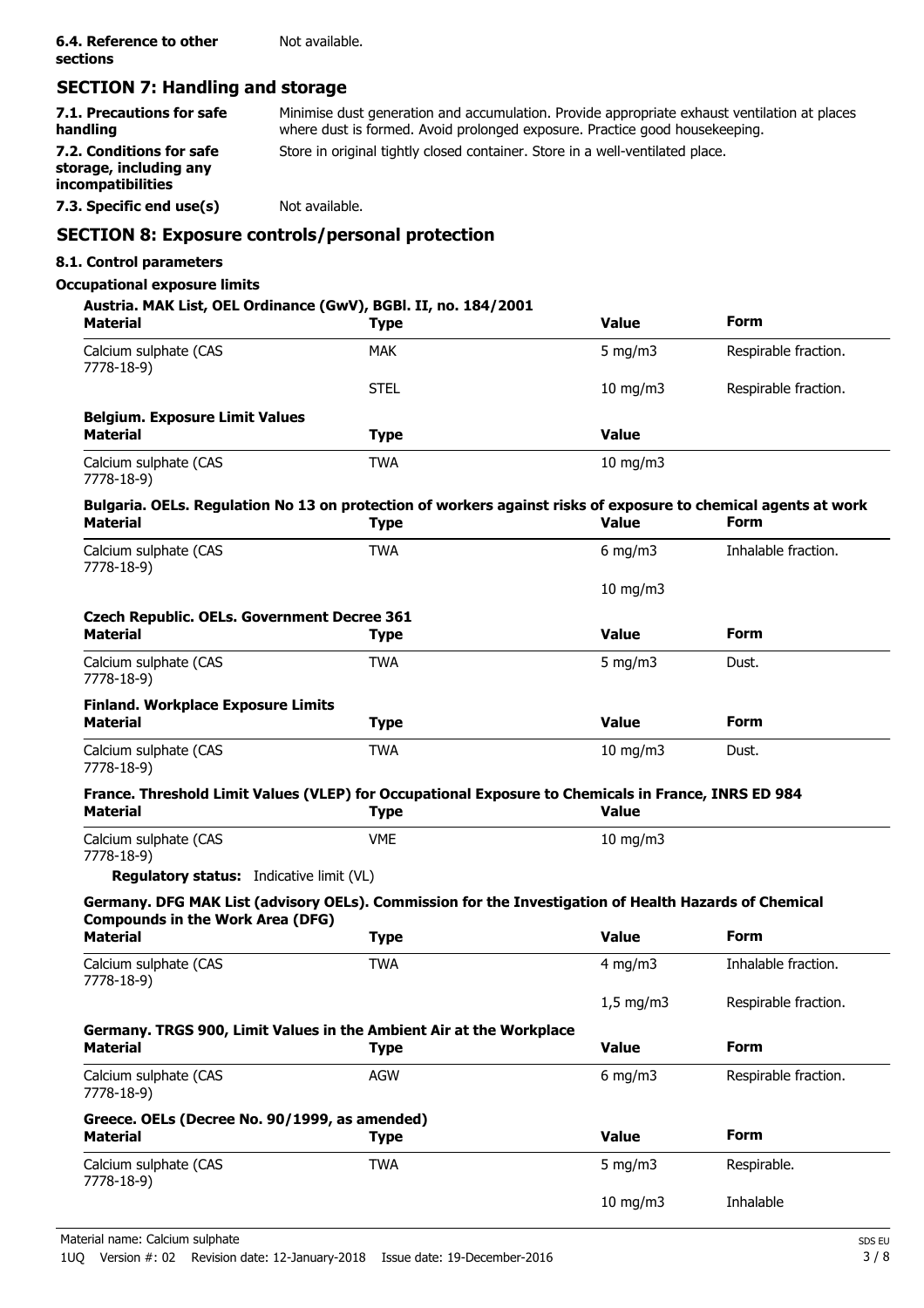| Greece. OELs (Decree No. 90/1999, as amended)<br><b>Material</b>                                                                                                                                                                               | <b>Type</b> | <b>Value</b>       | Form                 |
|------------------------------------------------------------------------------------------------------------------------------------------------------------------------------------------------------------------------------------------------|-------------|--------------------|----------------------|
|                                                                                                                                                                                                                                                |             | $10$ mg/m $3$      |                      |
| Hungary. OELs. Joint Decree on Chemical Safety of Workplaces<br><b>Material</b>                                                                                                                                                                | <b>Type</b> | <b>Value</b>       | Form                 |
| Calcium sulphate (CAS<br>7778-18-9)                                                                                                                                                                                                            | <b>TWA</b>  | $6$ mg/m3          | Respirable.          |
| Iceland. OELs. Regulation 154/1999 on occupational exposure limits<br><b>Material</b>                                                                                                                                                          | <b>Type</b> | <b>Value</b>       | <b>Form</b>          |
| Calcium sulphate (CAS<br>7778-18-9)                                                                                                                                                                                                            | <b>TWA</b>  | 5 mg/m $3$         | Respirable dust.     |
|                                                                                                                                                                                                                                                |             | 10 mg/m $3$        | Total dust.          |
|                                                                                                                                                                                                                                                |             | $0,5$ mg/m3        | Dust.                |
| <b>Ireland. Occupational Exposure Limits</b><br><b>Material</b>                                                                                                                                                                                | Type        | <b>Value</b>       |                      |
| Calcium sulphate (CAS<br>7778-18-9)                                                                                                                                                                                                            | <b>TWA</b>  | $10$ mg/m $3$      |                      |
| <b>Italy. Occupational Exposure Limits</b><br><b>Material</b>                                                                                                                                                                                  | <b>Type</b> | <b>Value</b>       | Form                 |
| Calcium sulphate (CAS<br>7778-18-9)                                                                                                                                                                                                            | <b>TWA</b>  | $10 \text{ mg/m}$  | Inhalable fraction.  |
| Latvia. OELs. Occupational exposure limit values of chemical substances in work environment<br><b>Material</b>                                                                                                                                 | <b>Type</b> | <b>Value</b>       |                      |
| Calcium sulphate (CAS<br>7778-18-9)                                                                                                                                                                                                            | <b>TWA</b>  | $4 \text{ mg/m}$   |                      |
| Poland. Ordinance of the Minister of Labour and Social Policy on 6 June 2014 on the maximum permissible<br>concentrations and intensities of harmful health factors in the work environment, Journal of Laws 2014, item 817<br><b>Material</b> | <b>Type</b> | <b>Value</b>       | Form                 |
| Calcium sulphate (CAS                                                                                                                                                                                                                          | <b>TWA</b>  | $10$ mg/m $3$      | Inhalable fraction.  |
| 7778-18-9)                                                                                                                                                                                                                                     |             |                    |                      |
| Portugal. VLEs. Norm on occupational exposure to chemical agents (NP 1796)<br>Material                                                                                                                                                         | <b>Type</b> | Value              | Form                 |
| Calcium sulphate (CAS<br>7778-18-9)                                                                                                                                                                                                            | <b>TWA</b>  | $10$ mg/m $3$      | Inhalable fraction.  |
| Slovakia. OELs. Regulation No. 300/2007 concerning protection of health in work with chemical agents<br><b>Material</b>                                                                                                                        | <b>Type</b> | <b>Value</b>       | Form                 |
| Calcium sulphate (CAS<br>7778-18-9)                                                                                                                                                                                                            | <b>TWA</b>  | 4 mg/m $3$         | Inhalable fraction.  |
|                                                                                                                                                                                                                                                |             | $1,5 \text{ mg/m}$ | Respirable fraction. |
| Slovenia. OELs. Regulations concerning protection of workers against risks due to exposure to chemicals while                                                                                                                                  |             |                    |                      |
| working (Official Gazette of the Republic of Slovenia)<br><b>Material</b>                                                                                                                                                                      | <b>Type</b> | <b>Value</b>       | <b>Form</b>          |
| Calcium sulphate (CAS<br>7778-18-9)                                                                                                                                                                                                            | <b>TWA</b>  | 6 mg/m $3$         | Respirable fraction. |
| <b>Spain. Occupational Exposure Limits</b><br><b>Material</b>                                                                                                                                                                                  | <b>Type</b> | <b>Value</b>       |                      |
| Calcium sulphate (CAS<br>7778-18-9)                                                                                                                                                                                                            | <b>TWA</b>  | $10$ mg/m $3$      |                      |
| Switzerland. SUVA Grenzwerte am Arbeitsplatz<br><b>Material</b>                                                                                                                                                                                | <b>Type</b> | <b>Value</b>       | Form                 |
| Calcium sulphate (CAS                                                                                                                                                                                                                          | <b>TWA</b>  | $3$ mg/m $3$       | Respirable dust.     |
| 7778-18-9)                                                                                                                                                                                                                                     |             |                    |                      |

**Biological limit values** No biological exposure limits noted for the ingredient(s).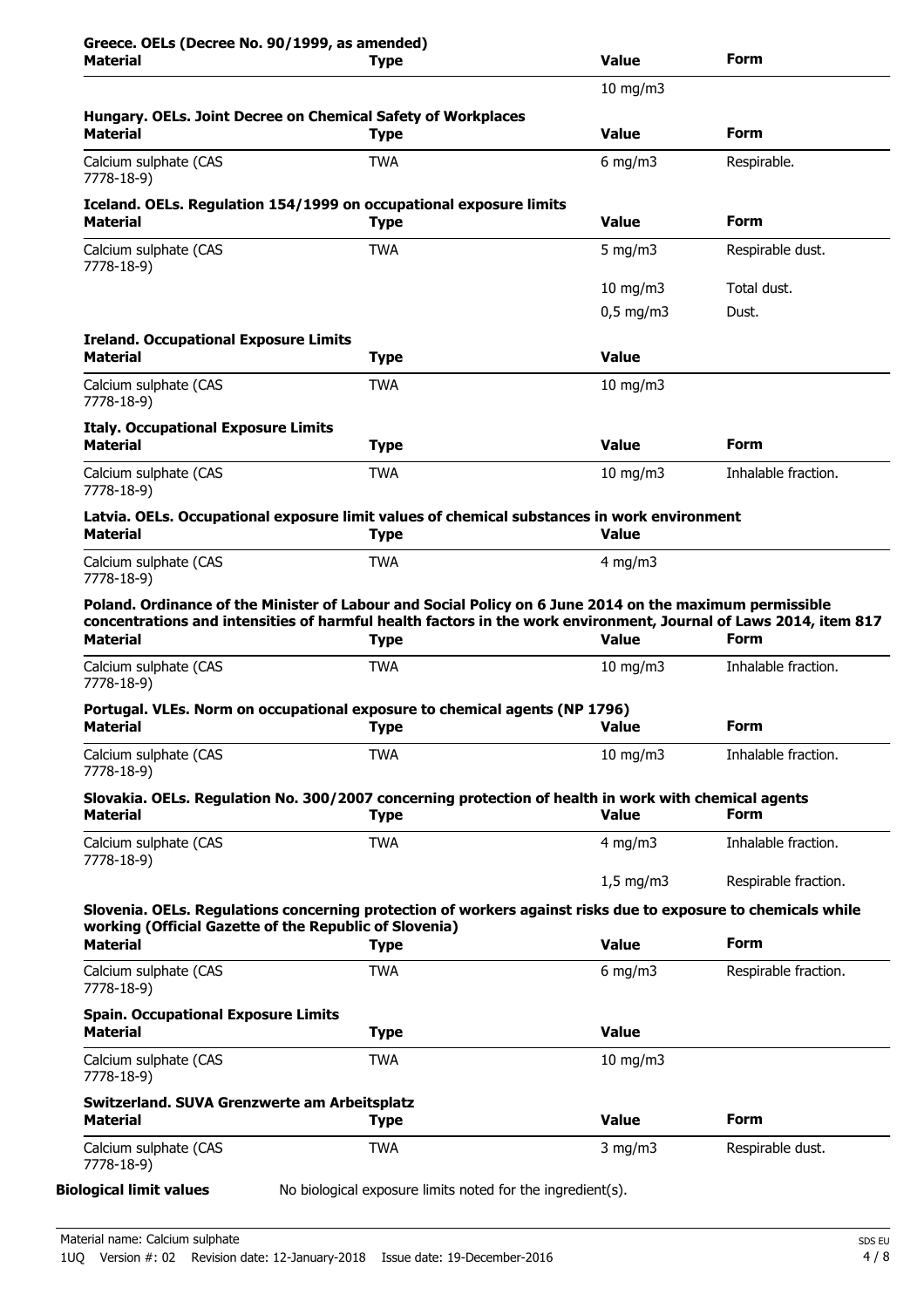| <b>Recommended monitoring</b><br>procedures          | Follow standard monitoring procedures.                                                                                                                                                                                                                                                                                                                                                                                                                                                                                                                                                                                                                                                                                                                                                     |
|------------------------------------------------------|--------------------------------------------------------------------------------------------------------------------------------------------------------------------------------------------------------------------------------------------------------------------------------------------------------------------------------------------------------------------------------------------------------------------------------------------------------------------------------------------------------------------------------------------------------------------------------------------------------------------------------------------------------------------------------------------------------------------------------------------------------------------------------------------|
| Derived no effect levels<br>(DNELs)                  | Not available.                                                                                                                                                                                                                                                                                                                                                                                                                                                                                                                                                                                                                                                                                                                                                                             |
| <b>Predicted no effect</b><br>concentrations (PNECs) | Not available.                                                                                                                                                                                                                                                                                                                                                                                                                                                                                                                                                                                                                                                                                                                                                                             |
| 8.2. Exposure controls                               |                                                                                                                                                                                                                                                                                                                                                                                                                                                                                                                                                                                                                                                                                                                                                                                            |
| <b>Appropriate engineering</b><br>controls           | Good general ventilation (typically 10 air changes per hour) should be used. Ventilation rates should<br>be matched to conditions. If applicable, use process enclosures, local exhaust ventilation, or other<br>engineering controls to maintain airborne levels below recommended exposure limits. If exposure<br>limits have not been established, maintain airborne levels to an acceptable level. If engineering<br>measures are not sufficient to maintain concentrations of dust particulates below the OEL<br>(occupational exposure limit), suitable respiratory protection must be worn. If material is ground,<br>cut, or used in any operation which may generate dusts, use appropriate local exhaust ventilation<br>to keep exposures below the recommended exposure limits. |
|                                                      | Individual protection measures, such as personal protective equipment                                                                                                                                                                                                                                                                                                                                                                                                                                                                                                                                                                                                                                                                                                                      |
| <b>General information</b>                           | Personal protection equipment should be chosen according to the CEN standards and in discussion<br>with the supplier of the personal protective equipment.                                                                                                                                                                                                                                                                                                                                                                                                                                                                                                                                                                                                                                 |
| Eye/face protection                                  | Wear safety glasses with side shields (or goggles).                                                                                                                                                                                                                                                                                                                                                                                                                                                                                                                                                                                                                                                                                                                                        |
| <b>Skin protection</b>                               |                                                                                                                                                                                                                                                                                                                                                                                                                                                                                                                                                                                                                                                                                                                                                                                            |
| - Hand protection                                    | Wear appropriate chemical resistant gloves.                                                                                                                                                                                                                                                                                                                                                                                                                                                                                                                                                                                                                                                                                                                                                |
| - Other                                              | Wear suitable protective clothing.                                                                                                                                                                                                                                                                                                                                                                                                                                                                                                                                                                                                                                                                                                                                                         |
| <b>Respiratory protection</b>                        | Wear respirator with dust filter.                                                                                                                                                                                                                                                                                                                                                                                                                                                                                                                                                                                                                                                                                                                                                          |
| <b>Thermal hazards</b>                               | Wear appropriate thermal protective clothing, when necessary.                                                                                                                                                                                                                                                                                                                                                                                                                                                                                                                                                                                                                                                                                                                              |
| <b>Hygiene measures</b>                              | Always observe good personal hygiene measures, such as washing after handling the material and                                                                                                                                                                                                                                                                                                                                                                                                                                                                                                                                                                                                                                                                                             |

before eating, drinking, and/or smoking. Routinely wash work clothing and protective equipment to

**Environmental exposure** Environmental manager must be informed of all major releases. **controls**

# **SECTION 9: Physical and chemical properties**

### **9.1. Information on basic physical and chemical properties**

remove contaminants.

|  | <b>Appearance</b> |  |
|--|-------------------|--|
|  |                   |  |

| <b>Physical state</b>                                   | Solid.                          |
|---------------------------------------------------------|---------------------------------|
| Form                                                    | Powder.                         |
| Colour                                                  | Not available.                  |
| <b>Odour</b>                                            | Not available.                  |
| <b>Odour threshold</b>                                  | Not available.                  |
| рH                                                      | Not available.                  |
| <b>Melting point/freezing point</b>                     | 1450 °C (2642 °F)               |
| Initial boiling point and<br>boiling range              | Not available.                  |
| <b>Flash point</b>                                      | Not available.                  |
| <b>Evaporation rate</b>                                 | Not available.                  |
| Flammability (solid, gas)                               | Not available.                  |
| <b>Upper/lower flammability or explosive limits</b>     |                                 |
| <b>Flammability limit - lower</b> Not available.<br>(%) |                                 |
| <b>Flammability limit -</b><br>upper $(% )$             | Not available.                  |
| <b>Vapour pressure</b>                                  | < 0,0000001 kPa (25 °C (77 °F)) |
| <b>Vapour density</b>                                   | Not available.                  |
| <b>Relative density</b>                                 | Not available.                  |
| Solubility(ies)                                         |                                 |
| Solubility (water)                                      | 3 q/l                           |
| <b>Partition coefficient</b><br>(n-octanol/water)       | Not available.                  |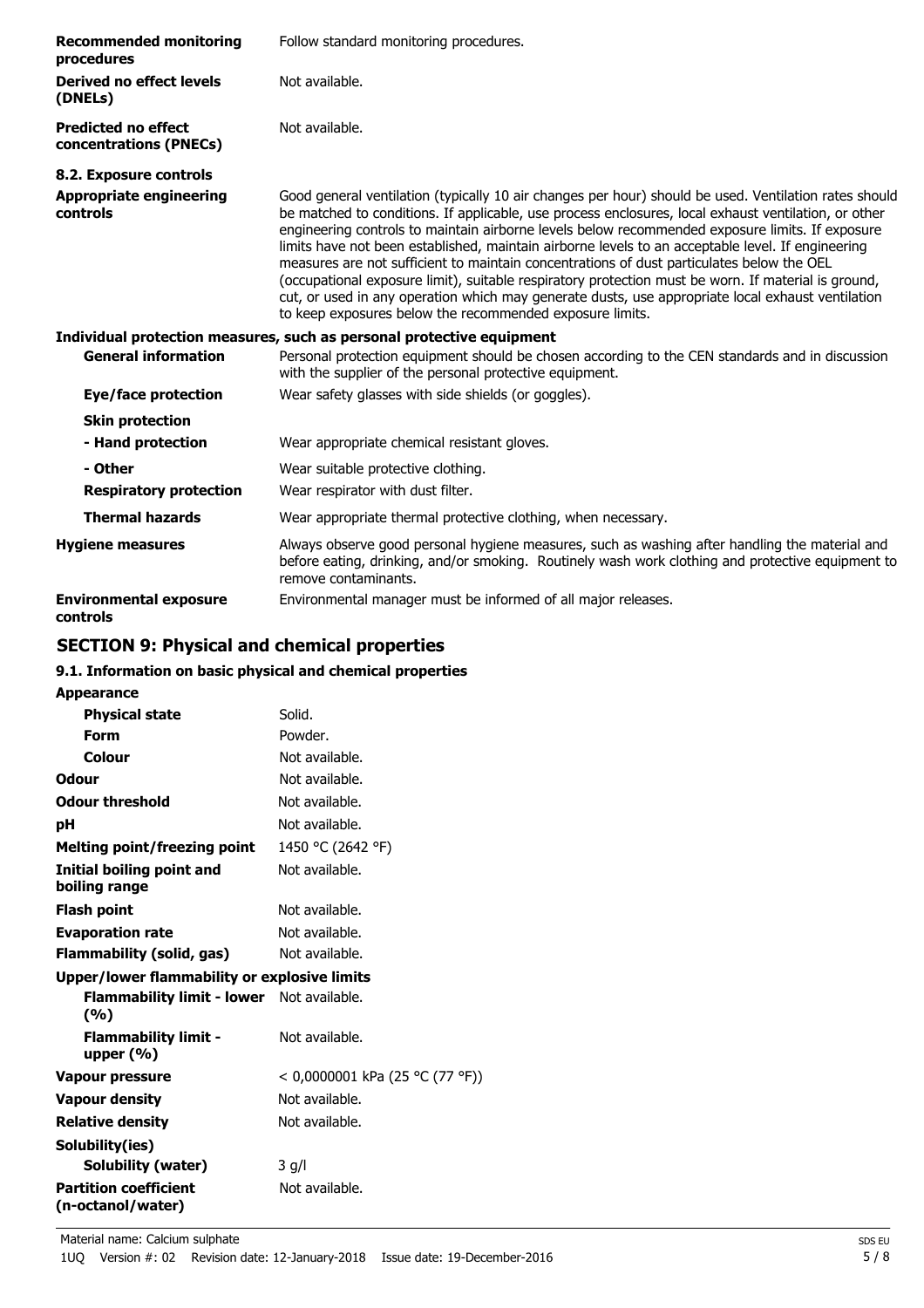| <b>Auto-ignition temperature</b> | Not available.       |
|----------------------------------|----------------------|
| <b>Decomposition temperature</b> | Not available.       |
| <b>Viscosity</b>                 | Not available.       |
| <b>Explosive properties</b>      | Not explosive.       |
| <b>Oxidising properties</b>      | Not oxidising.       |
| 9.2. Other information           |                      |
| Density                          | 2,96 g/cm3 estimated |
| Molecular formula                | $Ca.H2-O4-S$         |
| <b>Molecular weight</b>          | 136,14 g/mol         |
| <b>Specific gravity</b>          | 2.96                 |
|                                  |                      |

# **SECTION 10: Stability and reactivity**

| 10.1. Reactivity                            | The product is stable and non-reactive under normal conditions of use, storage and transport. |
|---------------------------------------------|-----------------------------------------------------------------------------------------------|
| 10.2. Chemical stability                    | Material is stable under normal conditions.                                                   |
| 10.3. Possibility of hazardous<br>reactions | No dangerous reaction known under conditions of normal use.                                   |
| 10.4. Conditions to avoid                   | Contact with incompatible materials.                                                          |
| 10.5. Incompatible materials                | Aluminium. Phosphorus.                                                                        |
| 10.6. Hazardous<br>decomposition products   | No hazardous decomposition products are known.                                                |

# **SECTION 11: Toxicological information**

| Occupational exposure to the substance or mixture may cause adverse effects.                                           |  |  |
|------------------------------------------------------------------------------------------------------------------------|--|--|
| <b>Information on likely routes of exposure</b>                                                                        |  |  |
| Dust may irritate respiratory system. Prolonged inhalation may be harmful.                                             |  |  |
| Dust or powder may irritate the skin.                                                                                  |  |  |
| Dust may irritate the eyes.                                                                                            |  |  |
| May cause discomfort if swallowed. However, ingestion is not likely to be a primary route of<br>occupational exposure. |  |  |
| Dusts may irritate the respiratory tract, skin and eyes.                                                               |  |  |
| 11.1. Information on toxicological effects                                                                             |  |  |
| Not known.                                                                                                             |  |  |
| Due to partial or complete lack of data the classification is not possible.                                            |  |  |
| Due to partial or complete lack of data the classification is not possible.                                            |  |  |
| Due to partial or complete lack of data the classification is not possible.                                            |  |  |
| Due to partial or complete lack of data the classification is not possible.                                            |  |  |
| Due to partial or complete lack of data the classification is not possible.                                            |  |  |
| Due to partial or complete lack of data the classification is not possible.                                            |  |  |
| Hungary. 26/2000 EüM Ordinance on protection against and preventing risk relating to exposure to carcinogens           |  |  |
|                                                                                                                        |  |  |
| Due to partial or complete lack of data the classification is not possible.                                            |  |  |
| Due to partial or complete lack of data the classification is not possible.                                            |  |  |
| Due to partial or complete lack of data the classification is not possible.                                            |  |  |
| Due to partial or complete lack of data the classification is not possible.                                            |  |  |
| No information available.                                                                                              |  |  |
| Not available.                                                                                                         |  |  |
|                                                                                                                        |  |  |

# **SECTION 12: Ecological information**

**12.1. Toxicity** Due to partial or complete lack of data the classification for hazardous to the aquatic environment, is not possible.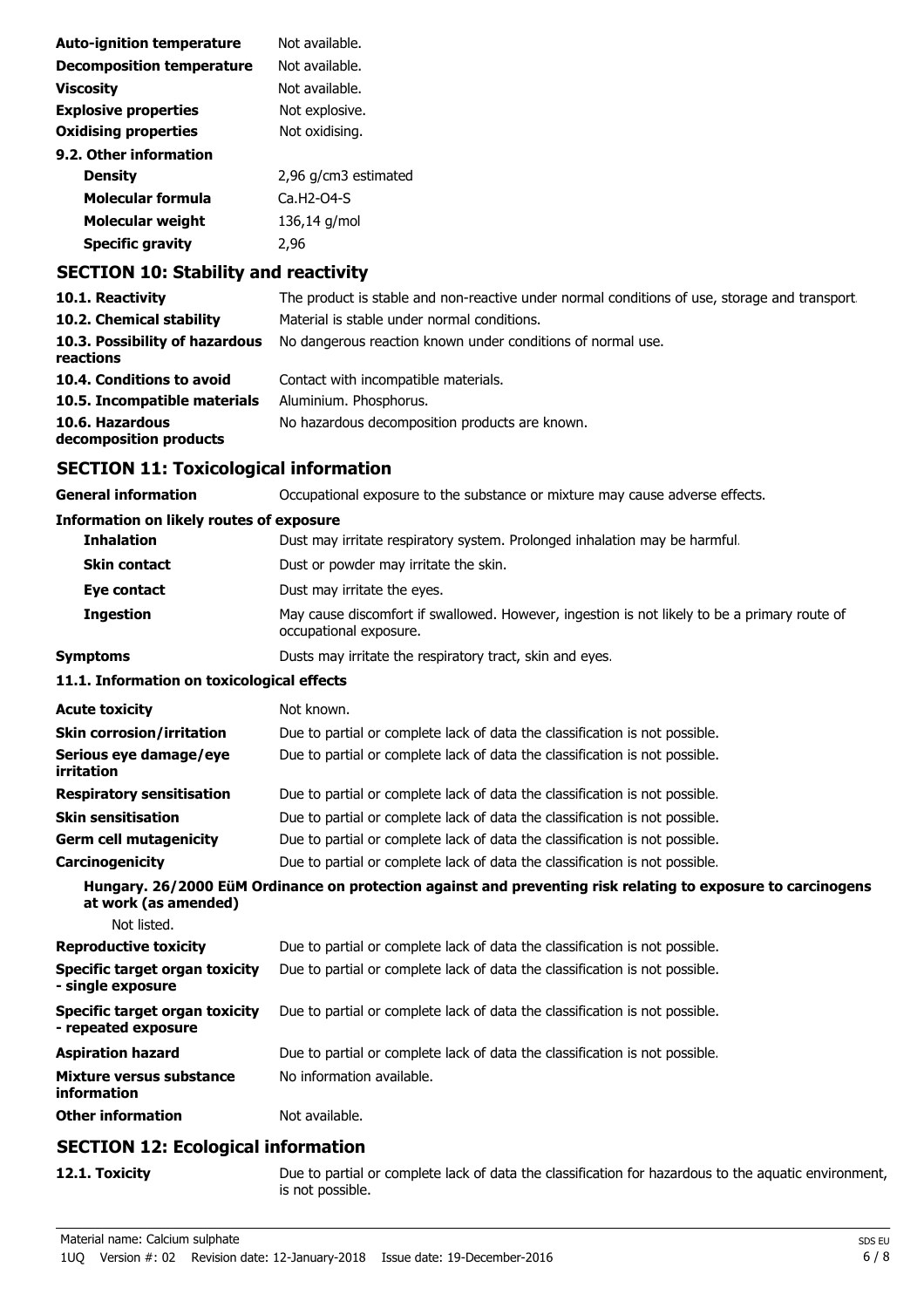| <b>Product</b>                                            |                                                            | <b>Species</b>                                                                                                                                                                             | <b>Test Results</b> |  |  |
|-----------------------------------------------------------|------------------------------------------------------------|--------------------------------------------------------------------------------------------------------------------------------------------------------------------------------------------|---------------------|--|--|
| Calcium sulphate (CAS 7778-18-9)                          |                                                            |                                                                                                                                                                                            |                     |  |  |
| Aquatic                                                   |                                                            |                                                                                                                                                                                            |                     |  |  |
| Acute                                                     |                                                            |                                                                                                                                                                                            |                     |  |  |
| <b>Fish</b>                                               | LC50                                                       | Fathead minnow (Pimephales promelas) $> 1970$ mg/l, 96 hours                                                                                                                               |                     |  |  |
|                                                           |                                                            | * Estimates for product may be based on additional component data not shown.                                                                                                               |                     |  |  |
| 12.2. Persistence and<br>degradability                    | No data is available on the degradability of this product. |                                                                                                                                                                                            |                     |  |  |
| 12.3. Bioaccumulative<br>potential                        |                                                            | No data available.                                                                                                                                                                         |                     |  |  |
| <b>Partition coefficient</b><br>n-octanol/water (log Kow) | Not available.                                             |                                                                                                                                                                                            |                     |  |  |
| <b>Bioconcentration factor (BCF)</b>                      | Not available.                                             |                                                                                                                                                                                            |                     |  |  |
| 12.4. Mobility in soil                                    | No data available.                                         |                                                                                                                                                                                            |                     |  |  |
| 12.5. Results of PBT and<br><b>vPvB</b> assessment        |                                                            | Not a PBT or vPvB substance or mixture.                                                                                                                                                    |                     |  |  |
| 12.6. Other adverse effects                               |                                                            | No other adverse environmental effects (e.g. ozone depletion, photochemical ozone creation<br>potential, endocrine disruption, global warming potential) are expected from this component. |                     |  |  |

# **SECTION 13: Disposal considerations**

### **13.1. Waste treatment methods**

| <b>Residual waste</b>                  | Dispose of in accordance with local regulations. Empty containers or liners may retain some product<br>residues. This material and its container must be disposed of in a safe manner (see: Disposal<br>instructions). |
|----------------------------------------|------------------------------------------------------------------------------------------------------------------------------------------------------------------------------------------------------------------------|
| <b>Contaminated packaging</b>          | Since emptied containers may retain product residue, follow label warnings even after container is<br>emptied. Empty containers should be taken to an approved waste handling site for recycling or<br>disposal.       |
| <b>EU waste code</b>                   | The Waste code should be assigned in discussion between the user, the producer and the waste<br>disposal company.                                                                                                      |
| <b>Disposal</b><br>methods/information | Collect and reclaim or dispose in sealed containers at licensed waste disposal site.                                                                                                                                   |
| <b>Special precautions</b>             | Dispose in accordance with all applicable regulations.                                                                                                                                                                 |

### **SECTION 14: Transport information**

### **ADR**

14.1. - 14.6.: Not regulated as dangerous goods.

### **RID**

14.1. - 14.6.: Not regulated as dangerous goods.

### **ADN**

14.1. - 14.6.: Not regulated as dangerous goods.

### **IATA**

14.1. - 14.6.: Not regulated as dangerous goods.

### **IMDG**

14.1. - 14.6.: Not regulated as dangerous goods.

### **SECTION 15: Regulatory information**

**15.1. Safety, health and environmental regulations/legislation specific for the substance or mixture**

### **EU regulations**

**Regulation (EC) No. 1005/2009 on substances that deplete the ozone layer, Annex I and II, as amended** Not listed.

**Regulation (EU) 2019/1021 On persistent organic pollutants (recast), as amended**

#### Not listed.

**Regulation (EU) No. 649/2012 concerning the export and import of dangerous chemicals, Annex I, Part 1 as amended**

#### Not listed.

**Regulation (EU) No. 649/2012 concerning the export and import of dangerous chemicals, Annex I, Part 2 as amended**

Not listed.